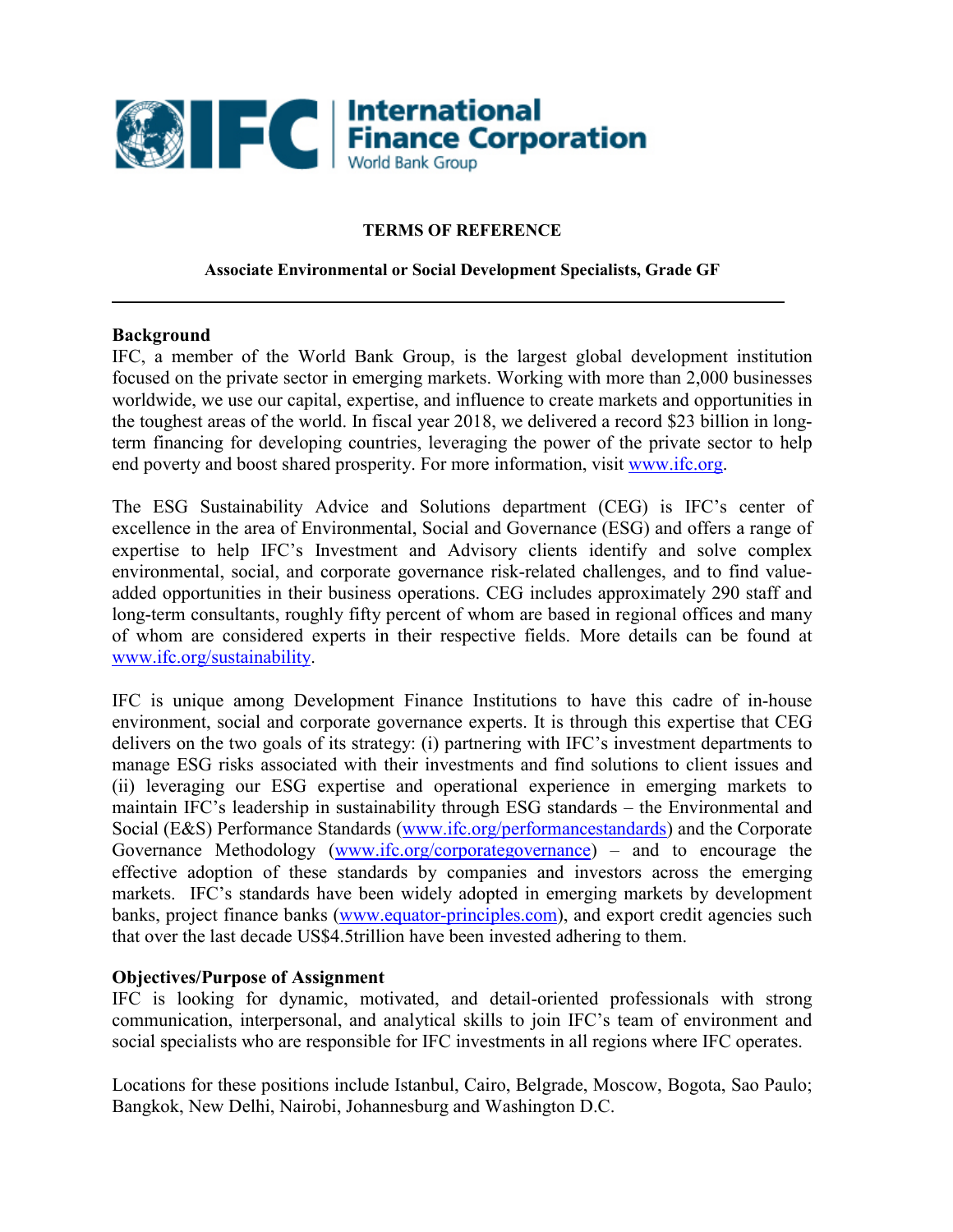Note: If the selected candidate is a current Bank Group staff member with a Regular or Open-Ended appointment, s/he will retain his/her Regular or Open-Ended appointment. All others will be offered a renewable 2-year term appointment.

## **Duties and Accountabilities**

The Specialist's work to be undertaken is described below and will include:

- Undertake Environmental and Social (E&S) due diligence of IFC's proposed investments in real sector projects (e.g., in the mining, manufacturing, infrastructure, agribusiness, health, education and tourism, retail and property sectors) and/or investments through financial intermediaries through:
	- $\triangleright$  gathering and analyzing available information to identify gaps against specific Performance Standards for assigned projects;
	- $\triangleright$  identification and proposition of appropriate mitigation measures for risks and impacts;
	- $\triangleright$  production of high quality work products that clearly and logically frame risk mitigation; and
	- $\triangleright$  identification of opportunities for value add in project structure, including providing IFC clients with guidance in establishing E&S Management Systems to ensure compliance with IFC E&S requirements;
	- $\triangleright$  concisely articulate E&S risks to investment staff, IFC management and to IFC's Board
- Monitoring oversight of the E&S performance of a personal portfolio of client companies;
- Contribute to the design and delivery of learning programs on sustainability and environmental risk management for IFC clients and investment staff;
- Assist IFC investment staff with business development, to ensure the environmental issues are addressed early in the process; and
- Contribute to design and delivery of E&S advice to support individual clients or wider market adoption of good E&S standards and practices.

# **Selection Criteria**

- Graduate/Advanced degree in relevant discipline (e.g. environmental management, science, social sciences, engineering or other related discipline).
- Minimum of five years private sector work experience, preferably in the assessment and management of environmental and/or social impacts in a consultancy, industrial or commercial role. Comfort in both environmental and social disciplines is highly advantageous.
- Knowledge of IFC Sustainability Framework and supporting documents such as Guidance Notes, EHS Guidelines [\(www.ifc.org/ehsguidelines\)](http://www.ifc.org/ehsguidelines).
- Driven self-starter with a high degree of responsiveness and proactivity.
- Strong organizational skills with ability to prioritize, deal with frequent unexpected changes, and manage multiple tasks under tight deadlines. Attention to detail a must.
- Ability to synthesize and analyze diverse E&S related data and information.